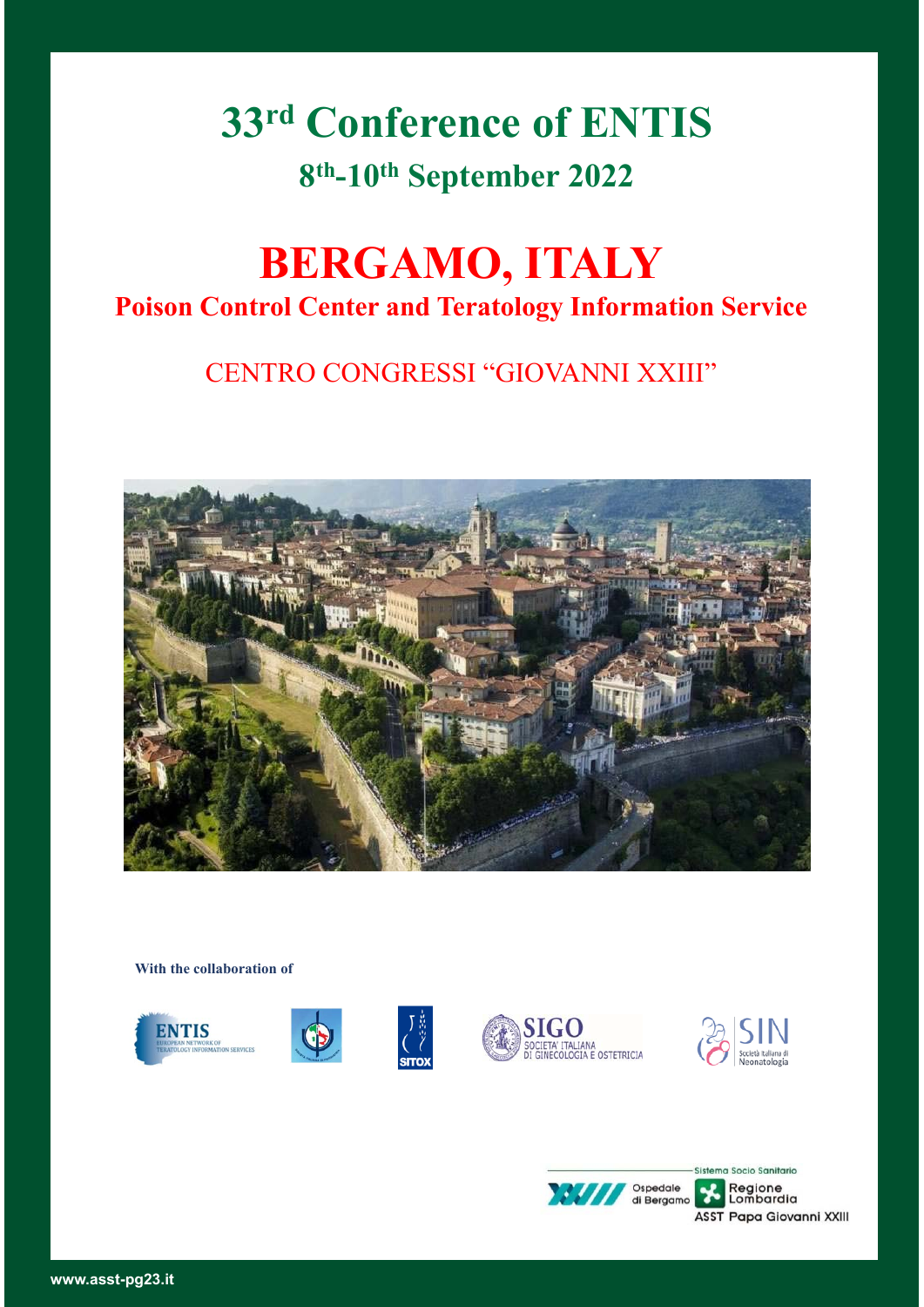| <b>Wednesday, 7 September</b> |                                                                                                               | Conference room 1) Sala Novelli |                    |
|-------------------------------|---------------------------------------------------------------------------------------------------------------|---------------------------------|--------------------|
|                               |                                                                                                               |                                 | 2) Sala Stampa     |
|                               |                                                                                                               |                                 | 3) Sala Business   |
| $16.00 - 18.30$               | Board, Scientific and Website Committee Meetings                                                              |                                 |                    |
|                               |                                                                                                               |                                 |                    |
| <b>Thursday, 8 September</b>  |                                                                                                               | Conference room                 | Sala Alabastro     |
| $08.00 - 09.30$               | Registration                                                                                                  |                                 |                    |
| <b>TRAINING IN TERATOLOGY</b> |                                                                                                               |                                 |                    |
| Chair: Orna Diav-Citrin       |                                                                                                               |                                 |                    |
| $09.30 - 09.55$               | The teratogenic risk of caffeine in pregnancy M. Gallo (20+5 min)                                             |                                 |                    |
| $09.55 - 10.20$               | Risk communication and scientific misinformation A. Clavenna (20+5min)                                        |                                 |                    |
| $10.20 - 10.45$               | Cobalt exposure due to metal-on-metal hip prosthesis in pregnancy: toxicological risks A. Giampreti (20+5min) |                                 |                    |
| $10.45 - 11.00$               | <b>Coffee Break</b>                                                                                           | <b>Catering room</b>            | <b>Sala Bianca</b> |
| <b>TRAINING IN TERATOLOGY</b> |                                                                                                               |                                 |                    |
|                               | Chair: Wolfgang Paulus & Maria Ellfolk                                                                        |                                 |                    |
| $11.00 - 11.25$               | Hyperpyrexia as a major teratogen: COVID-19 vaccine implications S. Običan (20+5 min)                         |                                 |                    |
| $11.25 - 12.00$               | Free Discussions                                                                                              |                                 |                    |
| $12.00 - 13.30$               | Lunch                                                                                                         | <b>Catering room</b>            | Roof garden        |
| <b>ENTIS BUSINESS MEETING</b> |                                                                                                               |                                 |                    |
|                               | Chair: Orna Diav-Citrin & Sally Stephens                                                                      |                                 |                    |
| $13.30 - 15.30$               | <b>ENTIS</b> business meeting                                                                                 |                                 |                    |
| $15.30 - 16.00$               | <b>Coffee Break</b>                                                                                           | <b>Catering room</b>            | <b>Sala Bianca</b> |
| <b>MEETING OPENING</b>        |                                                                                                               | Conference room                 | Sala Alabastro     |
| $16.00 - 16.05$               | Welcome greetings from ENTIS - Official opening Orna Diav-Citrin                                              |                                 |                    |
| $16.05 - 16.10$               | Welcome greetings from Bergamo TIS<br>G. Bacis                                                                |                                 |                    |
| <b>SESSION 1</b>              | <b>COVID-19 IN PREGNANCY</b><br>Chair: Marco De Santis & Yusuf Cem Kaplan                                     |                                 |                    |
| $16.10 - 16.35$               | Pregnancy and COVID-19<br>L. Patanè (20+5 min)                                                                |                                 |                    |
| $16.35 - 17.00$               | COVID-19 vaccines and pregnancy<br>S. Pirola $(20+5 \text{ min})$                                             |                                 |                    |
| $17.00 - 17.25$               | Breastfeeding and COVID-19 R. Davanzo (20+5 min)                                                              |                                 |                    |
| $17.25 - 18.00$               | Vaccine uptake among pregnant women: lessons learned and future challenges B. Cleary (20 min + 15 discussion) |                                 |                    |
|                               |                                                                                                               |                                 |                    |

*End of the first day meeting*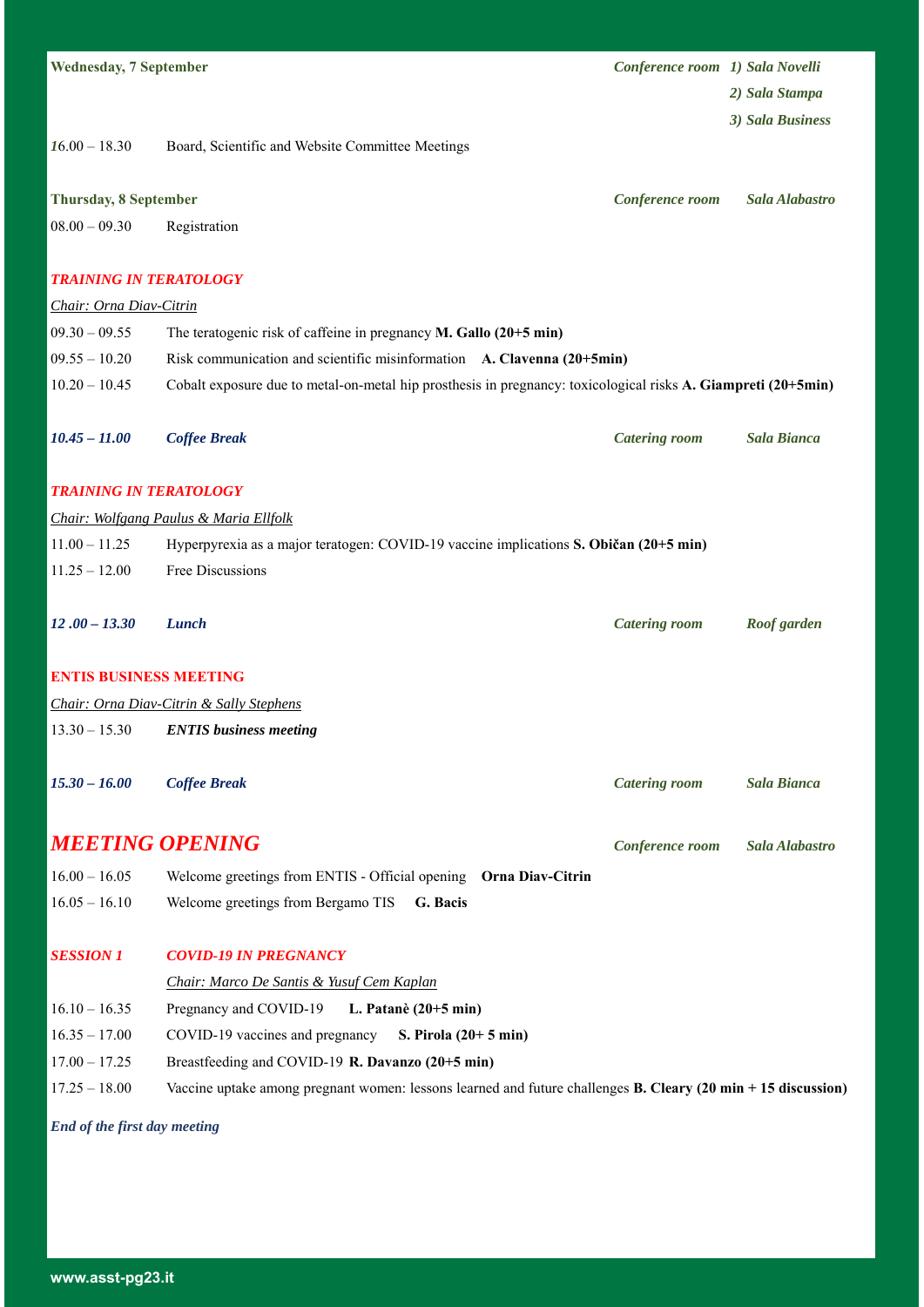| Friday, 9 September |                                                                                                                          | Conference room                                                                                                        | Sala Alabastro                |  |
|---------------------|--------------------------------------------------------------------------------------------------------------------------|------------------------------------------------------------------------------------------------------------------------|-------------------------------|--|
| <b>SESSION 2A</b>   | <b>CURRENT CONTROVERSIAL ISSUES ON DRUGS IN PREGNANCY</b>                                                                |                                                                                                                        |                               |  |
|                     | Chair: Jorgos Eleftheriou & Per Damkier                                                                                  |                                                                                                                        |                               |  |
| $09.00 - 09.25$     | Introduction to current controversies in teratology: some myths revisited O. Diav-Citrin (20+5 min)                      |                                                                                                                        |                               |  |
| $09.25 - 09.50$     |                                                                                                                          | Acetaminophen use in pregnancy and ASD & ADHD Y.C. Kaplan (20+10 min)                                                  |                               |  |
| $09.50 - 10.15$     |                                                                                                                          | Reprotoxic effects of drugs: differences and similarities between clinical and regulatory approaches R. Butera (20+5') |                               |  |
| $10.15 - 10.40$     | The pathophysiology of neonatal abstinence syndrome due to SSRI C. Chambers (20+5 min)                                   |                                                                                                                        |                               |  |
| $10.40 - 11.15$     | <b>Coffee Break, networking and Poster visit</b>                                                                         | <b>Catering room</b>                                                                                                   | Sala Bianca &<br>Sala Stucchi |  |
| <b>SESSION 2B</b>   | <b>CURRENT CONTROVERSIAL ISSUES ON DRUGS IN PREGNANCY</b>                                                                |                                                                                                                        |                               |  |
|                     | Chair: Thierry Vial & Mehmet Zafer Gören                                                                                 |                                                                                                                        |                               |  |
| $11.15 - 11.40$     | Ondansetron in pregnancy P. Damkier (20+5min)                                                                            |                                                                                                                        |                               |  |
| $11.40 - 12.05$     |                                                                                                                          | New pharmacological treatment of opiate addiction in pregnant women L. Somaini (20+5min)                               |                               |  |
| $12.05 - 12.30$     | NSAID treatment in pregnancy: Risk estimation in the 1st and 2nd/3rd trimester. K. Dathe (20+5min)                       |                                                                                                                        |                               |  |
| $12.30 - 13.15$     | Panel Discussion on the role of ENTIS in the public debate on controversies of drugs in pregnancy (Panel: Board          |                                                                                                                        |                               |  |
|                     | and SC Members, 45 min)                                                                                                  |                                                                                                                        |                               |  |
| $13.15 - 14.30$     | Lunch, networking                                                                                                        | <b>Catering room</b>                                                                                                   | Roof garden                   |  |
| <b>SESSION 2C</b>   | <b>CURRENT CONTROVERSIAL ISSUES ON DRUGS IN PREGNANCY</b>                                                                |                                                                                                                        |                               |  |
|                     | Chair: Herbert Juch & Lucie Heringová                                                                                    |                                                                                                                        |                               |  |
| $14.30 - 15.00$     | Disease activity assessment of rheumatic diseases and treatment in pregnancy S. Breda, V. Ramoni (20+5min)               |                                                                                                                        |                               |  |
| $15.00 - 16.30$     | FREE COMMUNICATIONS (10+5 min discussion)                                                                                |                                                                                                                        |                               |  |
| $15.00 - 15.15$     | Development and validation of a machine-learning algorithm to predict the relevance of scientific articles in teratology |                                                                                                                        |                               |  |
|                     | <b>Loes C de Vries</b>                                                                                                   |                                                                                                                        |                               |  |
| $15.15 - 15.30$     | Potential Sources of Bias in the Analysis of COVID-19 Vaccine Safety during Pregnancy: How the Embryotox study           |                                                                                                                        |                               |  |
|                     | plans to avoid them by design and analysis methods. Regina Stegherr                                                      |                                                                                                                        |                               |  |
| $15.30 - 15.45$     | COVID-19 mRNA vaccine in pregnancy: results of the Swiss COVI-PREG registry. Guillaume Favre                             |                                                                                                                        |                               |  |
| $15.45 - 16.00$     | An overview of the UK COVID-19 Antivirals Pregnancy Registry. Jonathan Richardson                                        |                                                                                                                        |                               |  |
| $16.00 - 16.15$     | Risk of Miscarriage Following Exposure to NSAIDs During Early Pregnancy: A Systematic Review and Meta-                   |                                                                                                                        |                               |  |
|                     | Analysis. Maya Berlin                                                                                                    |                                                                                                                        |                               |  |
| $16.15 - 16.30$     | Sildenafil and bosentan quantification in human milk: a case report from the ConcePTION project.                         |                                                                                                                        |                               |  |
|                     | <b>Michael Ceulemans</b>                                                                                                 |                                                                                                                        |                               |  |

### **FRIDAY NIGHT: ENTIS DINNER**

20.00 – 23.30 Taverna dndd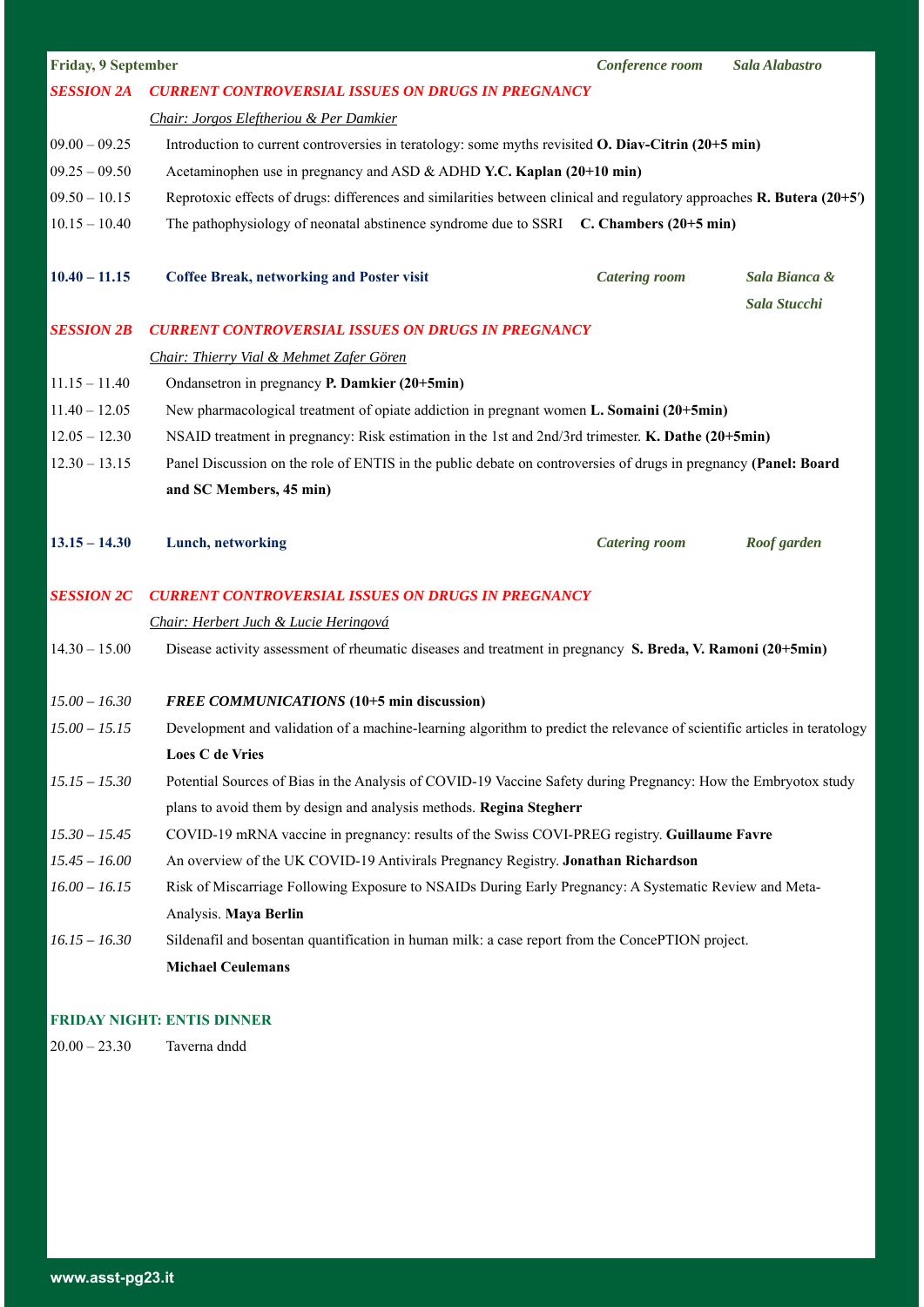| <b>Saturday, 10 September</b> |  |  |  |
|-------------------------------|--|--|--|
|                               |  |  |  |

|  |  |  |  |  | Sala Alabastro |  |
|--|--|--|--|--|----------------|--|
|--|--|--|--|--|----------------|--|

| <b>SESSION 3</b> | PSYCHOTROPIC DRUGS IN PREGNANCY AND BREASTFEEDING                                                                     |                      |                |  |  |
|------------------|-----------------------------------------------------------------------------------------------------------------------|----------------------|----------------|--|--|
|                  | Chair: Matitiahu Berkovitch & Stephanie Padberg                                                                       |                      |                |  |  |
| $09.00 - 09.25$  | Antipsychotics in pregnancy: balancing between risks of untreated illness and risks of drug-                          |                      |                |  |  |
|                  | related adverse effects U. Albert (20+5min)                                                                           |                      |                |  |  |
| $09.25 - 09.50$  | Long-Acting Injectable Antipsychotics use in pregnancy. The Papa Giovanni XXIII Hospital                              |                      |                |  |  |
|                  | experience E. Bondi, C. Palumbo (20+5min)                                                                             |                      |                |  |  |
| $09.50 - 10.15$  | The pharmacokinetics of antidepressant drugs in breastfeeding D. Cattaneo (20+5min)                                   |                      |                |  |  |
| $10.15 - 10.40$  | Neonatal abstinence syndrome: laboratory findings P. Papa (20+5min)                                                   |                      |                |  |  |
| $10.40 - 11.00$  | Panel Discussion                                                                                                      |                      |                |  |  |
|                  |                                                                                                                       |                      |                |  |  |
| $11.00 - 12.00$  | <b>Coffee Break and Poster visit</b>                                                                                  | <b>Catering room</b> | Sala Bianca &  |  |  |
|                  |                                                                                                                       |                      | Sala Stucchi   |  |  |
| <b>SESSION 4</b> | <b>FREE COMMUNICATIONS AND DEBATES</b>                                                                                | Conference room      | Sala Alabastro |  |  |
|                  | Chair: Ursula Winterfeld & Matteo Cassina                                                                             |                      |                |  |  |
| $12.00 - 13.00$  | FREE COMMUNICATIONS (10+5 min discussion)                                                                             |                      |                |  |  |
| $12.00 - 12.15$  | Anti-seizure medication use during pregnancy, trends over time and individual treatment pattern: An Evaluation of the |                      |                |  |  |
|                  | German Embryotox Cohort. Maria Hoeltzenbein                                                                           |                      |                |  |  |
| $12.15 - 12.30$  | Neonatal morbidity after fetal exposure to antipsychotics - a national register-based study. Aessi Heinonen           |                      |                |  |  |
| $12.30 - 12.45$  | Pregnancy outcome following first-trimester exposure to mirtazapine: an observational comparative cohort study.       |                      |                |  |  |
|                  | S. Shweiki                                                                                                            |                      |                |  |  |
| $12.45 - 13.00$  | Pregnancy outcomes after maternal exposure to trazodone in pregnancy: preliminary results of a comparative ENTIS      |                      |                |  |  |
|                  | cohort study. Kim Dao                                                                                                 |                      |                |  |  |
|                  |                                                                                                                       |                      |                |  |  |

13.00 – 13.30 Brief status from the ConCEPTION project

### *13.30 CLOSURE*



CENTRO CONGRESSI "GIOVANNI XXIII"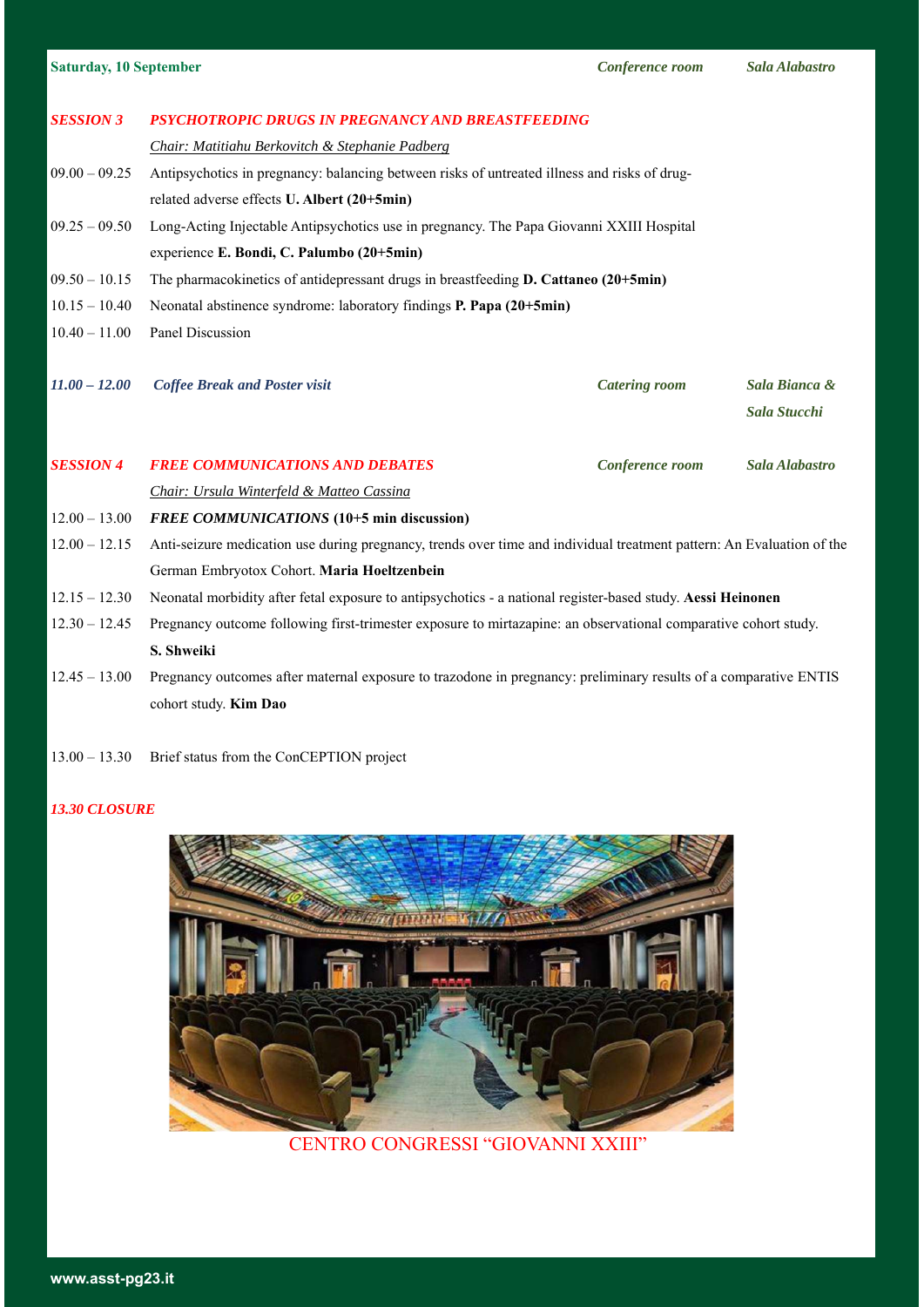- 1. Development of a process for collaborative management of the IMI ConcePTION Knowledge Bank *Alison Olivier*
- 2. Which elements do we include, and how do we present them, in answers on use of medications during breastfeeding? A descriptive pilot study - *Tina Bakkebo*
- 3. Use of Prescribed Drugs to Treat Chronic Diseases during Pregnancy in Outpatient Care in Switzerland between 2014 and 2018: Descriptive Analysis of Swiss Health Care Claims Data - *Eva Gerbier*
- 4. Mental health of pregnant and postpartum women during the third wave of the Covid-19 pandemic. A European cross-sectional study - *Fatima Tauqeer*
- 5. Open issues in management of carbon monoxide poisoning in pregnancy: practical suggestions *Georgios Eleftheriou*
- 6. Can topical NSAIDs be used by pregnant women in the third trimester? *Gro C Havnen*
- 7. Why did the Magdalena study- an RCT on the effects on infants born to women with treatment of depression in pregnant women- fail? - *Katarina Wide*
- 8. Neonatal outcome and adherence to drug therapy in bronchial asthma in pregnancy *Cecilia Lanzi*
- 9. Feasibility assessment and validation of the prototype of the Belgian data registration system on medication use during pregnancy and mother-infant outcomes ('BELpREG') - *Laure Sillis*
- 10.Experiences and perspectives of pharmaceutical industry towards the monitoring of medication safety during pregnancy: a qualitative analysis on a pan-European level - *Laure Sillis*
- 11.Information needs and preferences of pharmacy staff regarding safe compounding of medicines during pregnancy and lactation: results from a cross-sectional survey in Belgium - *Laure Sillis*
- 12.Psychomotor development of children exposed to Ondansetron during pregnancy: a prospective cohort study *Maya Berlin*

13.Neurodevelopmental outcome of children exposed to Selective Serotonin Reuptake inhibitors (SSRI's) or Attention Deficit

Hyperactivity Disorder (ADHD) stimulant medications during pregnancy - *Maya Berlin*

- 14.Pregnancy Outcomes of Favipiravir *Mine Kadioglu Duman*
- 15.Evaluation Of Pregnancy Using Mirabegron In Terms Of Teratogenity *Mine Kadioglu Duman*
- 16.Outcomes of 5-Nitroimidazoles Exposure in Pregnancy *Mine Kadioglu Duman*
- 17.Outcomes of Olanzapine Exposure in Pregnancy *Mine Kadioglu Duman*
- 18.Case Report: Sitagliptin in a Pregnant Woman *Mine Kadioglu Duman*
- 19.Queries on medication use during pregnancy: an analysis of data from the Swiss Teratogen Information Service *Ursula Winterfeld*
- 20.Renal pathologies and mesalazine use in pregnancy *M. Zafer Gören*
- 21.Bilateral renal agenesis following in utero first trimester exposure to gadobutrol *Ksenia Zagorodnikova*
- 22.Evolution of the national guidelines on the medicines used to treat COVID-19 in pregnancy: a historical review
	- *Emeline Maisonneuve*
- 23.Agomelatine for the treatment of depressive episodes preliminary data on the use in pregnancy *Wolfgang Paulus*